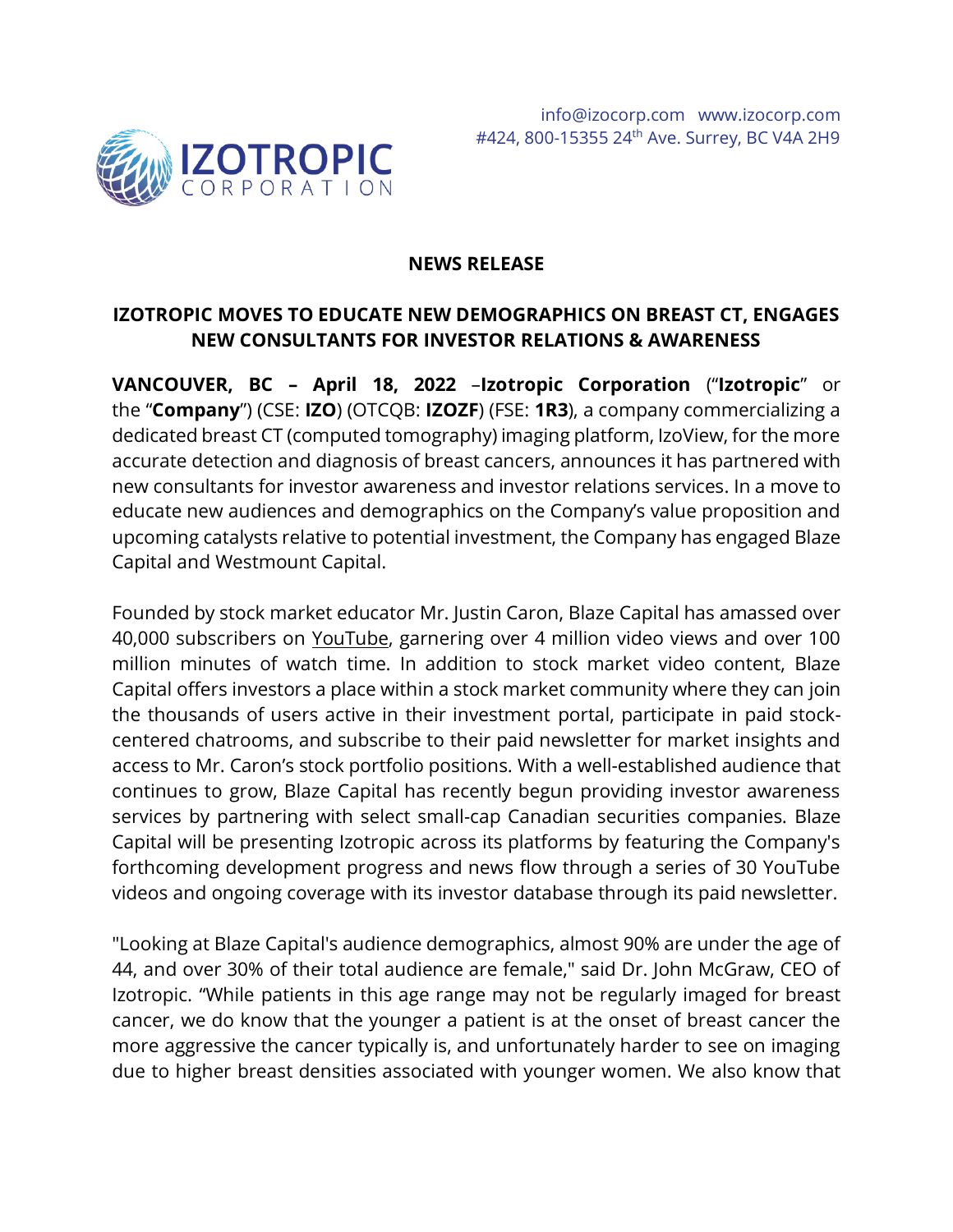investors in this age range care greatly about socially responsible investing and are investing earlier and more than previous generations<sup>1</sup>. Our partnership with Blaze Capital is one of multiple planned initiatives to bring our message to this powerful younger group of potential investors."

The agreement terms are for USD 50k with coverage initiating April 19, 2022, and do not have a final completion date; rather, the agreement length will be dictated by Izotropic's news flow over time to generate the specified number of videos spotlighting the Company's progress.

To further diversify Izotropic's investor base and reach, the Company has engaged Switzerland-based Westmount Capital to provide European investor relations services throughout Europe's leading financial capitals. Westmount Capital will provide Izotropic with exposure and introductions to its network of high net-worth investors, family offices, institutional brokers, analysts and institutional fund managers, and companies and entrepreneurs participating in the MedTech sector across Europe to which Izotropic will be making individual presentations. They will be assisting with the translation of corporate materials and the planning and preparation for potential European [investment conferences.](https://izocorp.com/news-releases/izotropic-announces-investor-conference-schedule/) The agreement terms are for CHF 8,000 (Eight thousand Swiss Francs) per month for an initial three-month term with an option to continue on a month-to-month basis and for 200,000 stock options which have been granted to the Westmount team at an exercise price of \$0.65. The stock options are in effect for a one (1) year term, with a vesting schedule of 50% after 30 calendar days and 50% after 90 calendar days.

## **ON BEHALF OF THE BOARD Dr. John McGraw, CEO**

**Investor Relations Contact:**

James Berard Email: [jberard@izocorp.com](mailto:jberard@izocorp.com) Cell: 778-228-2314 Toll Free: 1-833-IZOCORP ext.1

**Media Inquiries Contact:** Jaclyn Thast

<sup>1</sup> <https://fortune.com/2021/11/18/millennials-genz-investing-markets-wealth-transfer/>

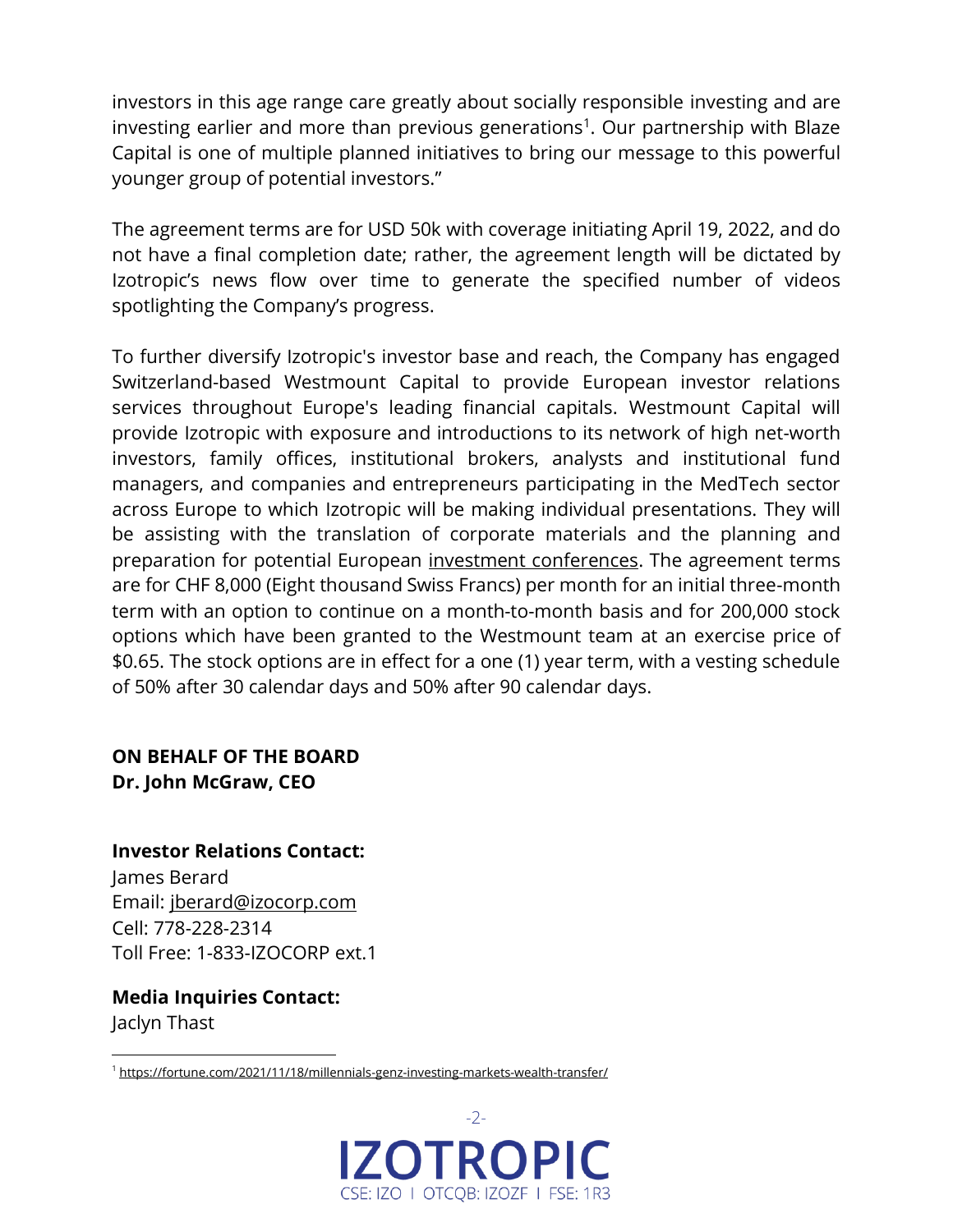Email: [jaclyn@izocorp.com](mailto:jaclyn@izocorp.com) Toll Free: 1-833-IZOCORP ext.3

### **About Izotropic Corporation**

Izotropic Corporation is the only publicly traded company commercializing a dedicated breast CT imaging platform, IzoView, for the more accurate detection and diagnosis of breast cancers. To expedite patient and provider access to IzoView, Izotropic's initial clinical study intends to demonstrate superior performance of diagnostic breast CT imaging over diagnostic mammography procedures and will initiate in Q2 2022. In follow-on clinical studies, Izotropic intends to validate platform applications, including breast screening in radiology, treatment planning and monitoring in surgical oncology, and breast reconstruction and implant monitoring in plastic and reconstructive surgery.

More information about Izotropic Corporation can be found on its website at [izocorp.com](https://izocorp.com/) and by reviewing its profile on SEDAR at [sedar.com.](https://www.sedar.com/DisplayProfile.do?lang=EN&issuerType=03&issuerNo=00044761)

### **Forward-Looking Statements**

This document may contain statements that are "Forward-Looking Statements," which are based upon the current estimates, assumptions, projections, and expectations of the Company's management, business, and its knowledge of the relevant market and economic environment in which it operates. The Company has tried, where possible, to identify such information and statements by using words such as "anticipate," "believe," "envision," "estimate," "expect," "intend," "may," "plan," "predict," "project," "target," "potential," "will," "would," "could," "should," "continue," "contemplate" and other similar expressions and derivations thereof in connection with any discussion of future events, trends or prospects or future operating or financial performance, although not all forward-looking statements contain these identifying words. These statements are not guarantees of performance and involve risks and uncertainties that are difficult to control or predict, and as such, they may cause future results of the Company's activity to differ significantly from the content and implications of such statements. Forward-Looking Statements are pertinent only as of the date on which they are made, and the Company undertakes no obligation to update or revise any Forward-Looking Statements to reflect new information or the occurrence of future events or circumstances unless otherwise required to do so by law. Neither the Company nor its shareholders, officers, and consultants shall be liable for any action and the results of any action taken by any person based on the information contained herein, including without limitation the purchase or sale of Company securities. Nothing in